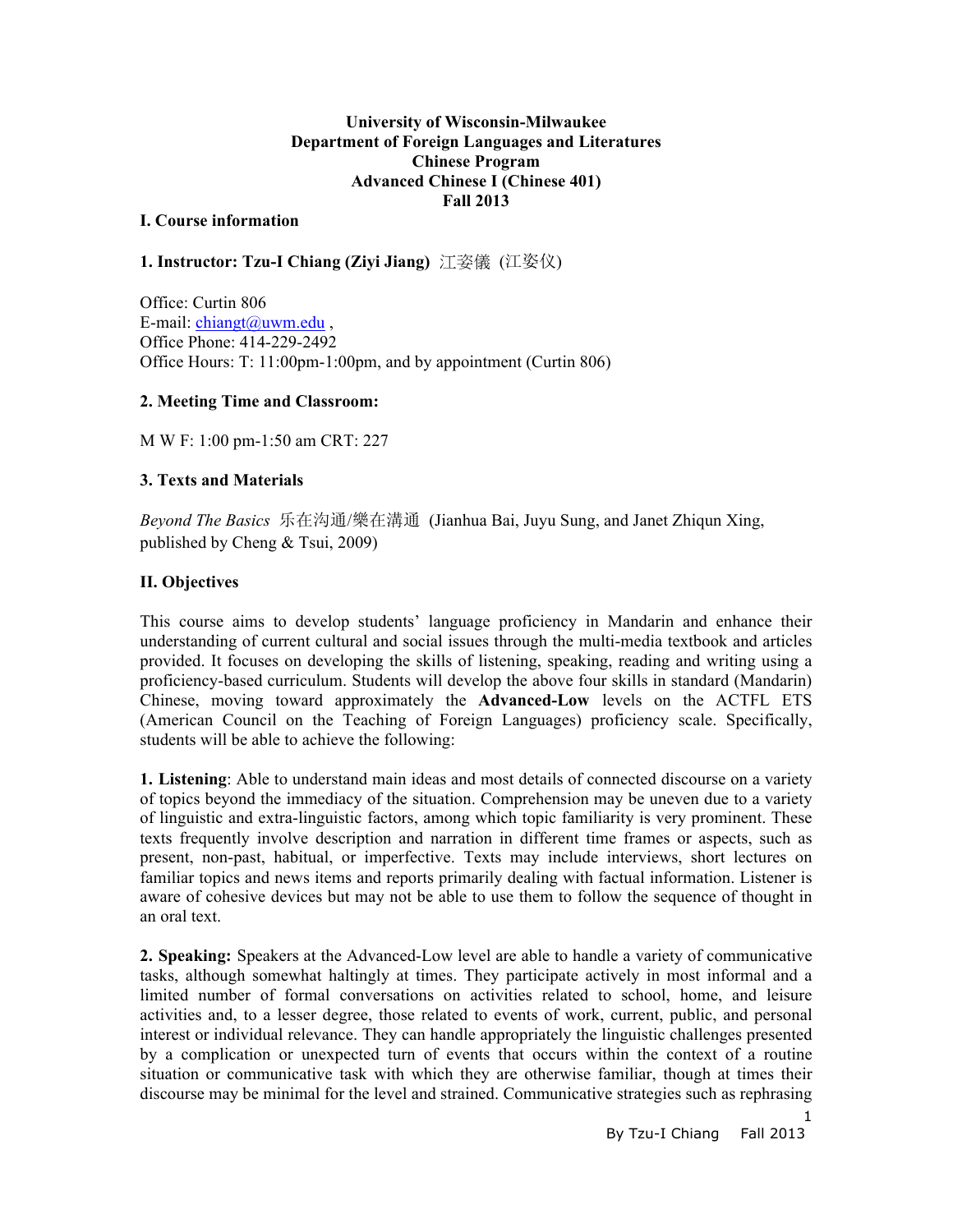and circumlocution may be employed in such instances. In their narrations and descriptions, they combine and link sentences into connected discourse of paragraph length.

**3. Reading:** Able to read somewhat longer prose of several paragraphs in length, particularly if presented with a clear underlying structure. The prose is predominantly in familiar sentence patterns. Reader gets the main ideas and facts and misses some details. Comprehension derives not only from situational and subject matter knowledge but from increasing control of the language. Texts at this level include descriptions and narrations such as simple short stories, news items, bibliographical information, social notices, personal correspondence, routinized business letters and simple technical material written for the general reader.

**4. Writing:** Able to write routine social correspondence and join sentences in simple discourse of at least several paragraphs in length on familiar topics. Can write simple social correspondence, take notes, write cohesive summaries and resumes, as well as narratives and descriptions of a factual nature. Has sufficient writing vocabulary to express self simply with some circumlocution. Writing is understandable to natives not used to the writing of non-natives.

### **III**.**Class Requirements**

# **1. Email and D2L:**

Your UWM email and Chinese 401 course D2L site will be used for day-to-day communication. You are expected to check both on a daily basis. Class materials, announcements and special events will be updated on the course D2L site. Email is a good means of asking questions and expressing your concerns.

• **It is your responsibility to make sure you have a valid UWM email address.**

### **2. Attendance:**

Attendance is mandatory. Absence without valid reasons will affect your grade negatively. **If you know you have to miss a class ahead of time, let your instructor know before that class.** Please note that no tutorial session will be held this semester; however, you should make use of the office hours, or make appointments in advance for any questions. Being present for a class means being there for the entire class time. Coming to class late is disruptive, though occasionally unavoidable. If you arrive late, it is your responsibility to let us know after class that you were in attendance. Tardiness and early leaves will be assessed in your daily participation grade. There are 10 points every week for your weekly attendance & participation. **Tardiness for each hour of class will result in a deduction of 2 points. An unexcused absence will result in an automatic deduction of 5 points.** A tardy or an early leave of more than 20 minutes will be counted as an absence.

Valid excuses for absences include: student illness, serious illness or death in the immediate family, religious holidays, participation in authorized field trips, athletic contests, paper presentations at academic conferences, and job interviews. Students are obliged to inform the instructor of these circumstances in advance either in person or via email notification. Your alarm clocks' failure in setting off is not a valid excuse. While losing points over missing classes is one thing, not having taken enough times of dictation which cannot be made up could pose a serious threat to your final score as well.

### **3. Preparation:**

You are expected to be well prepared for each lesson **BEFORE** class so that class time can be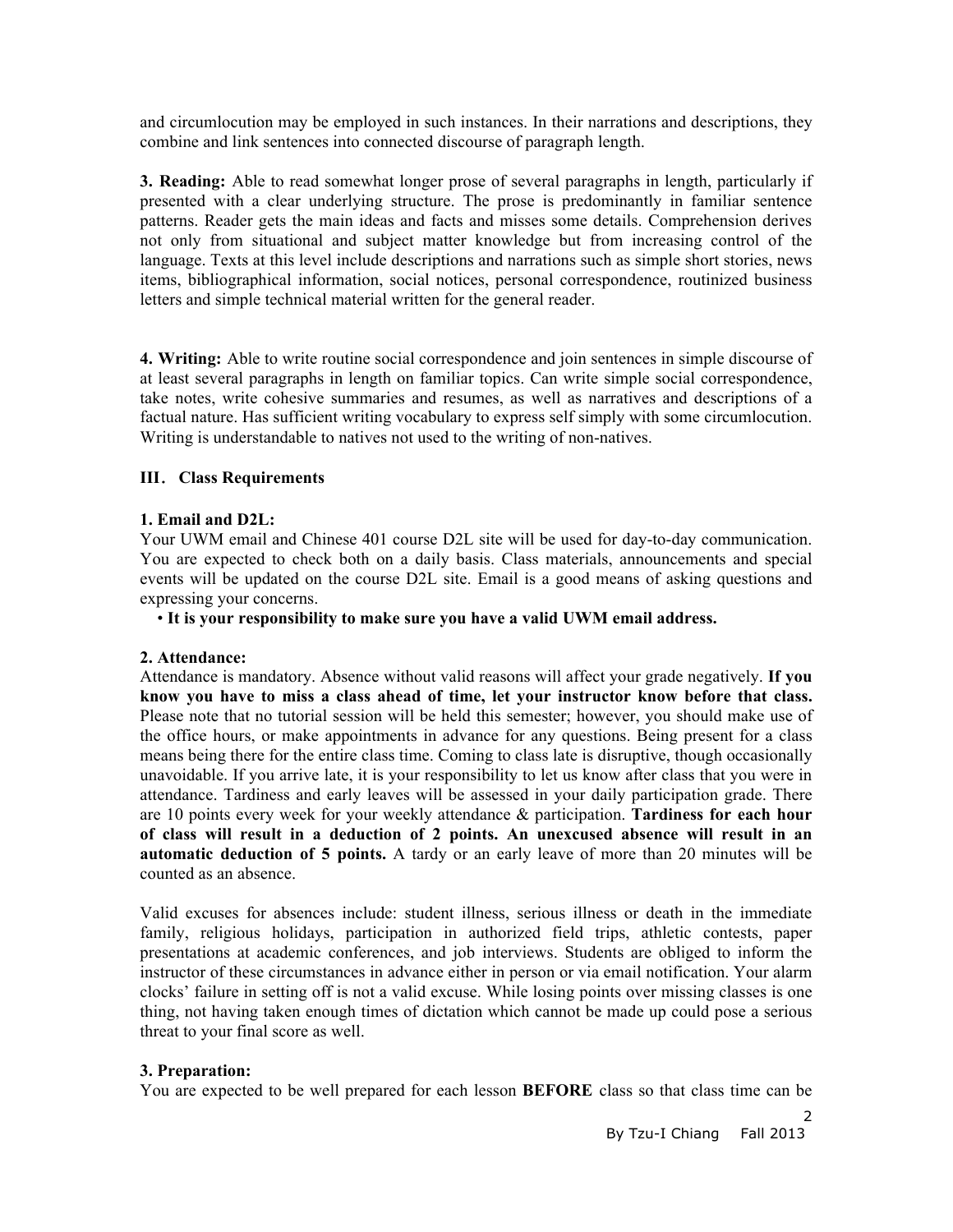fully utilized for practice at the desired pace. For each new lesson, **you are required to exchange two related questions with your classmates.** This will be considered as part of daily performance.

## **4. Weekly Participation**:

All students are expected to participate actively in language practice every day. Students' class participation and performance will be evaluated weekly and a final score weighs 10% of final grade:

10-9 = Present with strong indication of excellent preparation

 $8-7$  = Present with some indication of good preparation

- $6-5$  = Present with some indication of mediocre preparation
- 4-3 = Present with some indication of inadequate preparation
- $2-1$  = Present with almost no indication of prior preparation

# 今日中国**/**今日台湾今日中國**/**今日台灣

**Every Monday at the beginning of class,** one student is required to give a **one-minute report about what's new in Mainland China or Taiwan.** You could use photos, videos, news articles, etc. as your supplementary material. This is also part of your grades of weekly participation.

# **5. Homework & Assignments:**

All homework and assignments must be turned in on the due date, as indicated in the weekly schedule. Homework must be turned in on time unless a valid excuse connected with an excused absence is presented. **2 points off for homework turned in late. Homework/writing assignments turned in 1 week later than the due date will not be accepted or graded. The deadlines will be strictly enforced.** If you turn in your **corrections** in the **following week**, and correct the mistakes, your half deducted points will be returned. Multiple choices and T/F need explanations. Corrections of writing parts need to be written in complete sentences. Laoshi do encourage you practice more than once.

# **6. Weekly Blogs:**

 Blogger is a free blog-publishing service provided by Google. https://www.blogger.com/tour\_start.g You are required to sign up for an account and create your own blog. You are expected to turn in **12 weekly essays** throughout the semester. The purpose of the assignment is to encourage you to write about the topic related to the lesson you are learning to expresses your opinions by using the newly learned vocabulary and grammatical structures. You need to 1) write your blog in 200 to 300 words with at least 10 new words/grammar patterns every week, and 2) **underline the new vocabulary and grammatical structures that you have learned during the week**. Besides writing your own blog, you are also required to 3) read at least one other's blog and **leave comments**. **Your blog won't be graded unless you complete all three steps.** 

 When you hand in your blog assignment, please post your blog and **send your link to**  Jiang laoshi at *chiangt@uwm.edu* before 11:00am on Monday. Any late submission will result in a deduction of at least 2 points (30 points for each blog assignment). Submission turned in 1 day later than the due date will result in a deduction of 5 points. Submissions 2 days after the due day is accepted but not graded (You will get 0 out of 30). Any submissions 3 or more days after the due day is not accepted nor graded. Make sure you hand in your blog assignment ON TIME.

At the end of the semester, the 10 best blogs will be counted.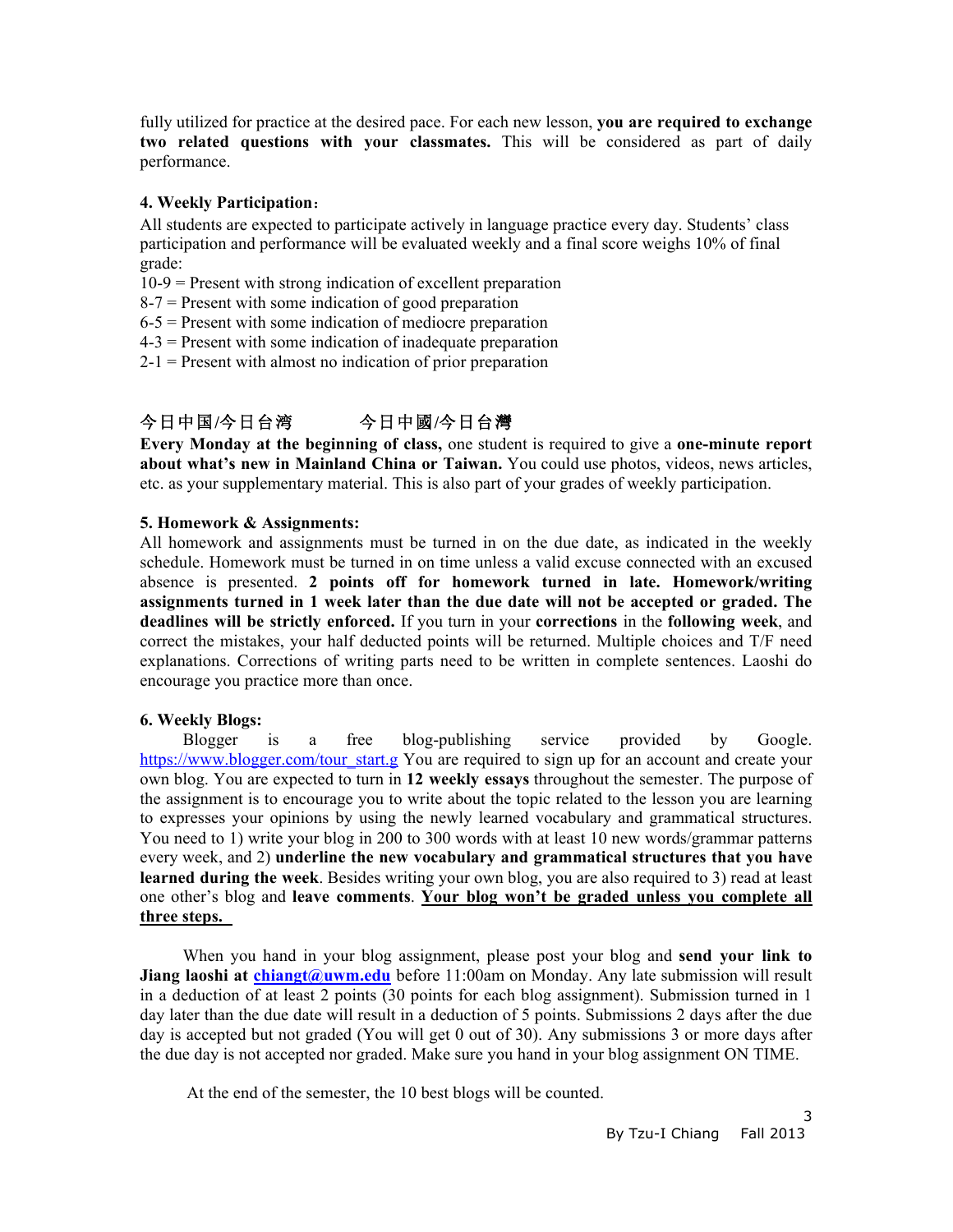#### **7. Final Presentation:**

You are required to present an at least **8-minute** report on a topic selected from the topics that we have learned this semester. More details will be given two weeks before final presentation week.

#### **8. Quizzes & Tests:**

You are required to write a **summary (with at least 100 characters and 6 new vocabulary words)** at the beginning of each new lesson, and do sentence dictations everyday. Make-up dictations are **NOT** allowed. There will be three unit tests in total. Dictations and tests cannot be made-up unless arrangements are made **BEFOREHAND**.

### **9**.**Grading:**

| <b>Weekly Participation</b>  | 15% |
|------------------------------|-----|
| Homework & Assignments       | 20% |
| <b>Weekly Blogs</b>          | 15% |
| <b>Summaries and Quizzes</b> | 30% |
| Tests& Final Presentation    | 20% |

# **V. Expected Time Expenditure for the Course:**

Total Hours: 3 credits x 48 hours = 144 hours Classroom Hours: 3 credits x 16 weeks (minus short weeks) = 42 hours Self-preparation and Homework: 96 hours Taking Tests: 6 hours

\*Note: Time spent on specific self-preparation and homework activities will vary based on individual preferences and learning styles. Important assignments and tests are listed in the grading scale. Important study activities include, but are not limited to: previewing the text and vocabulary, listening to course audio, practicing writing Chinese characters, practicing speaking with classmates and language partners, etc..."

### **Class Schedule**(**Subject to change**)**:**

| Wk1             | 09/06<br>09/04  | 介绍中文401,复习 /介紹中文401,複習                        |
|-----------------|-----------------|-----------------------------------------------|
| Wk <sub>2</sub> | $09/9-13$       | L1 Childhood 童年往事                             |
| $\mathbf{Wk}$ 3 | $09/16 - 09/20$ | L2 Describing A Person 描述一个人/ 描述一個人           |
| Wk <sub>4</sub> | $09/23 - 09/27$ | L2 Describing A Person 描述一个人/ 描述一個人           |
| Wk <sub>5</sub> | 09/30-10/04     | L3 Master Salesperson 推销高手/推銷高手               |
| Wk 6            | 10/07-10/11     | L3 Master Salesperson 推销高手/推銷高手&Test I (L1-3) |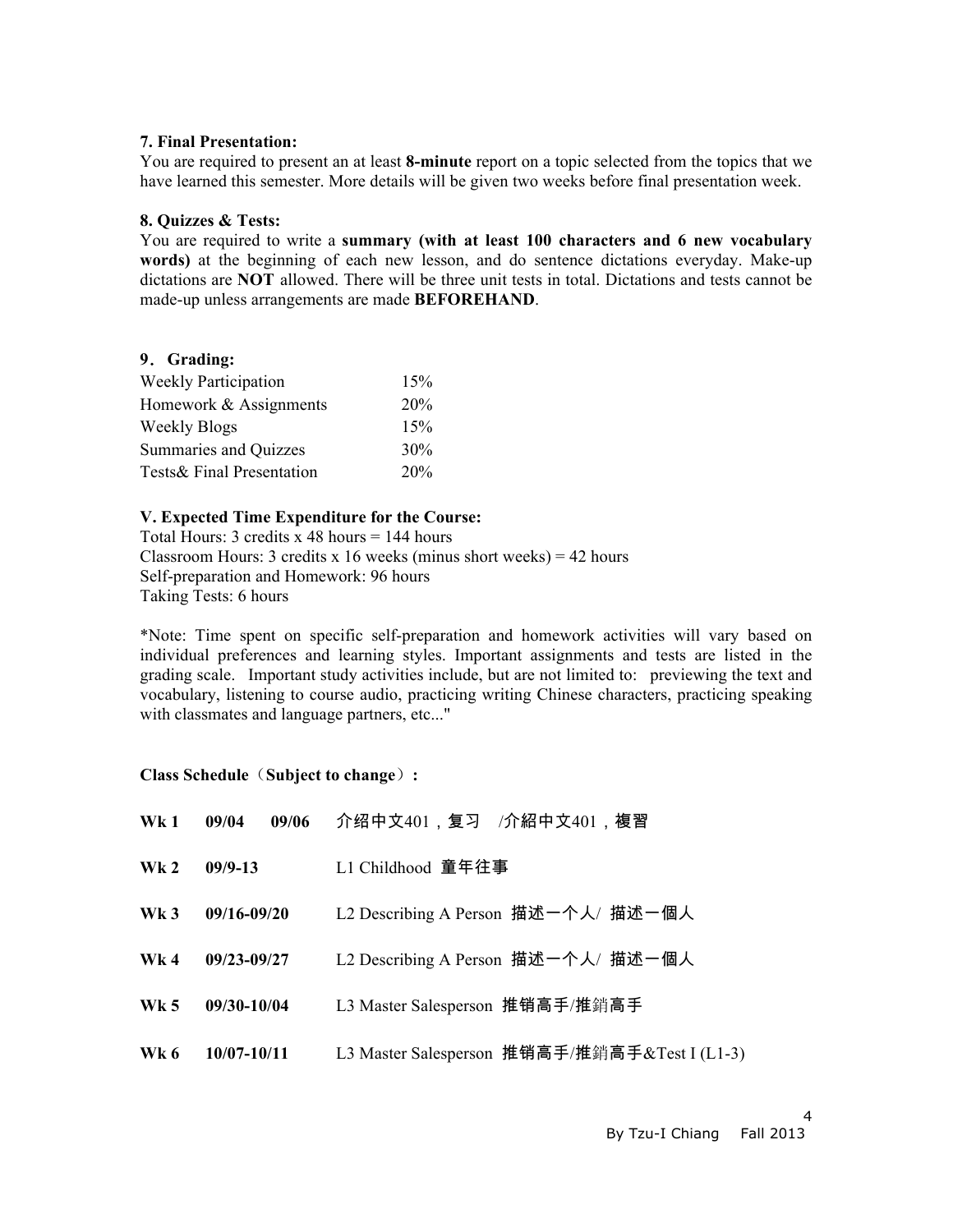| <b>Final Exam Week</b> |                               | <b>Final Presentation</b>                 |
|------------------------|-------------------------------|-------------------------------------------|
|                        | Wk 15 12/09-12/13             | L7 & Test III (L1-7) & Individual meeting |
|                        | Wk 14 12/02-12/06             | L7 Music 音乐欣赏/音樂欣賞                        |
|                        |                               | 11/27-12/01 Thanksgiving Recess           |
| Wk 13 11/25            |                               | Test II $(L4-6)$                          |
|                        | Wk 12 11/18-11/22             | $L6$ Lunch 午餐                             |
|                        | Wk 11 11/11-11/15 L6 Lunch 午餐 |                                           |
|                        | Wk 10 11/04-11/08             | L5 难题几则                                   |
|                        | Wk 9 10/28-11/01              | L5 难题几则                                   |
|                        | Wk 8 10/21-10/25              | L4 Every Field of Work 各行各业/各行各業          |
| <b>Wk 7</b>            | 10/14-10/18                   | L4 Every Field of Work 各行各业/各行各業          |

**Sat, Dec 14 12:30-2:30 pm**

Make use of the available resources on campus:

# A. **Chinese Language Table:**

In order to help you develop your listening and speaking skills in a more relaxing and enjoyable way, we will have lunch together in Curtin Hall once a week. We will discuss the materials learned in class or just chat about what is happening in our daily lives. You will be amazed by how much you will be able to say in real life conversational situations.

Every Friday (from the second week) 12:00 pm-12:50 pm CRT 124

### B. **Chinese Language Partners**

You are strongly encouraged to meet your Chinese partner face to face or via Skype at least once a week to practice what you have learnt that week, and help his/her English.

# **C. Chinese Tutor**

UWM PASS provides Chinese tutor service. You are able to sign up for weekly appointments by stopping in Bolton 120 or through our website: www.uwm.edu/pass If the hours posted do not work for you, you can fill out a special request form in BOL 180

**D. Chinese Club**: Be an active member of the Club founded by the students of Chinese class.

# **E. Language and Computer Lab**